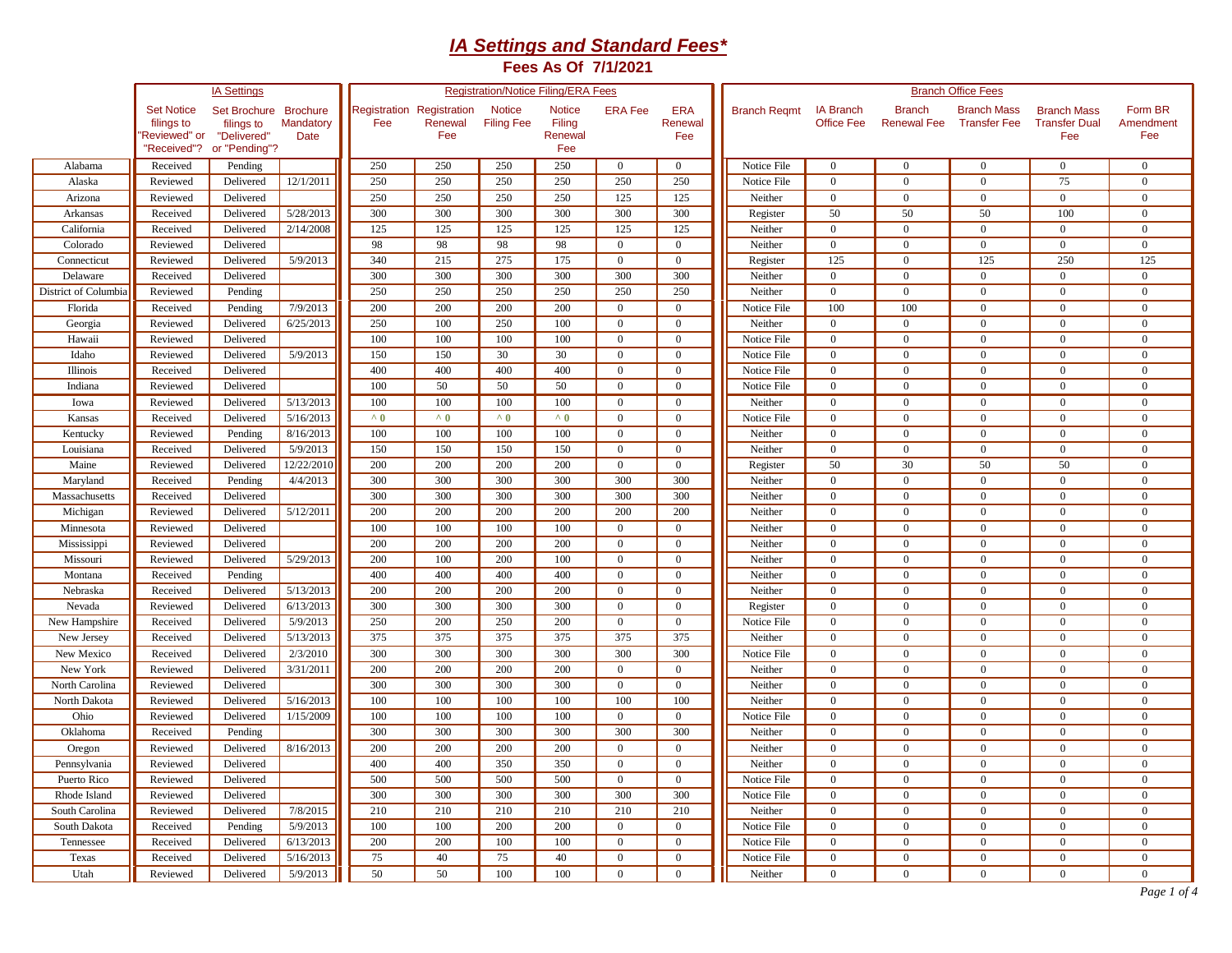## *IA Settings and Standard Fees\** **Fees As Of 7/1/2021**

|                |                                                                               | <b>IA Settings</b>                                 |                   |                                  |                | <b>Registration/Notice Filing/ERA Fees</b> |                                           |                |                              | <b>Branch Office Fees</b> |                                |                                     |                                           |                                                   |                             |  |  |  |
|----------------|-------------------------------------------------------------------------------|----------------------------------------------------|-------------------|----------------------------------|----------------|--------------------------------------------|-------------------------------------------|----------------|------------------------------|---------------------------|--------------------------------|-------------------------------------|-------------------------------------------|---------------------------------------------------|-----------------------------|--|--|--|
|                | <b>Set Notice</b><br>filings to<br>"Reviewed" or<br>"Received"? or "Pending"? | Set Brochure Brochure<br>filings to<br>"Delivered" | Mandatory<br>Date | Registration Registration<br>Fee | Renewal<br>Fee | <b>Notice</b><br><b>Filing Fee</b>         | <b>Notice</b><br>Filing<br>Renewal<br>Fee | <b>ERA Fee</b> | <b>ERA</b><br>Renewal<br>Fee | <b>Branch Regmt</b>       | IA Branch<br><b>Office Fee</b> | <b>Branch</b><br><b>Renewal Fee</b> | <b>Branch Mass</b><br><b>Transfer Fee</b> | <b>Branch Mass</b><br><b>Transfer Dual</b><br>Fee | Form BR<br>Amendment<br>Fee |  |  |  |
| Vermont        | Reviewed                                                                      | Delivered                                          |                   | 300                              | 300            | 300                                        | 300                                       | 300            | 300                          | Register                  | 120                            | 120                                 | 120                                       | 240                                               |                             |  |  |  |
| Virgin Islands | Reviewed                                                                      |                                                    |                   | 200                              | 200            | 100                                        | 100                                       | 100            | 100                          | Register                  | 100                            | 100                                 | 100                                       | 100                                               |                             |  |  |  |
| Virginia       | Reviewed                                                                      | Pending                                            | 2/2/2009          | 200                              | 200            | 200                                        | 200                                       | 250            | 250                          | Neither                   | $\theta$                       |                                     |                                           | $\Omega$                                          |                             |  |  |  |
| Washington     | Reviewed                                                                      | Pending                                            | 5/9/2013          | 160                              | 85             | 160                                        | 85                                        |                |                              | Notice File               | $\Omega$                       |                                     |                                           | 0                                                 |                             |  |  |  |
| West Virginia  | Reviewed                                                                      | Delivered                                          |                   | 200                              | 200            | 200                                        | 200                                       | 200            | 200                          | Notice File               | 60                             | 60                                  | 60                                        | 120                                               |                             |  |  |  |
| Wisconsin      | Reviewed                                                                      | Delivered                                          | 10/24/2011        | 400                              | 200            | 200                                        | 200                                       |                |                              | Notice File               | 80                             | 80                                  | 80                                        | 160                                               |                             |  |  |  |
| Wyoming        | Reviewed                                                                      | Pending                                            |                   | 250                              | 250            | 250                                        | 250                                       |                |                              | Neither                   |                                |                                     |                                           |                                                   |                             |  |  |  |

\*Please see the "Special Fees and Settings Schedule" for fees and settings related to joint BD/IA filing firms, firms switching to (or maintaining both) a registration/notice filing status, and branch offices filing as BD and IA branches.

**Notice Filing Statuses**: Reviewed (Automatic) and Received (Manually Reviewed).

**Brochure Filing Statuses**: Delivered (Automatic) and Pending (Manually Reviewed).

**Brochure Mandatory Date**: Blank column appears if the state has not mandated brochures (ADV Part 2) to be filed electronically via IARD.

**Dual Branch Office Fee and Dual BR Renewal Fee** applies to branch offices filing as both BD and IA branches:

- The dual fee will apply in full when filing both sides (BD and IA) simultaneously.
- If a branch is already registered as BD or IA, the dual fee *minus* the fee already paid will apply. (i.e.; Already filed as a BD branch, then files as an IA branch, the fee

**Current change(s) in (^ Green)**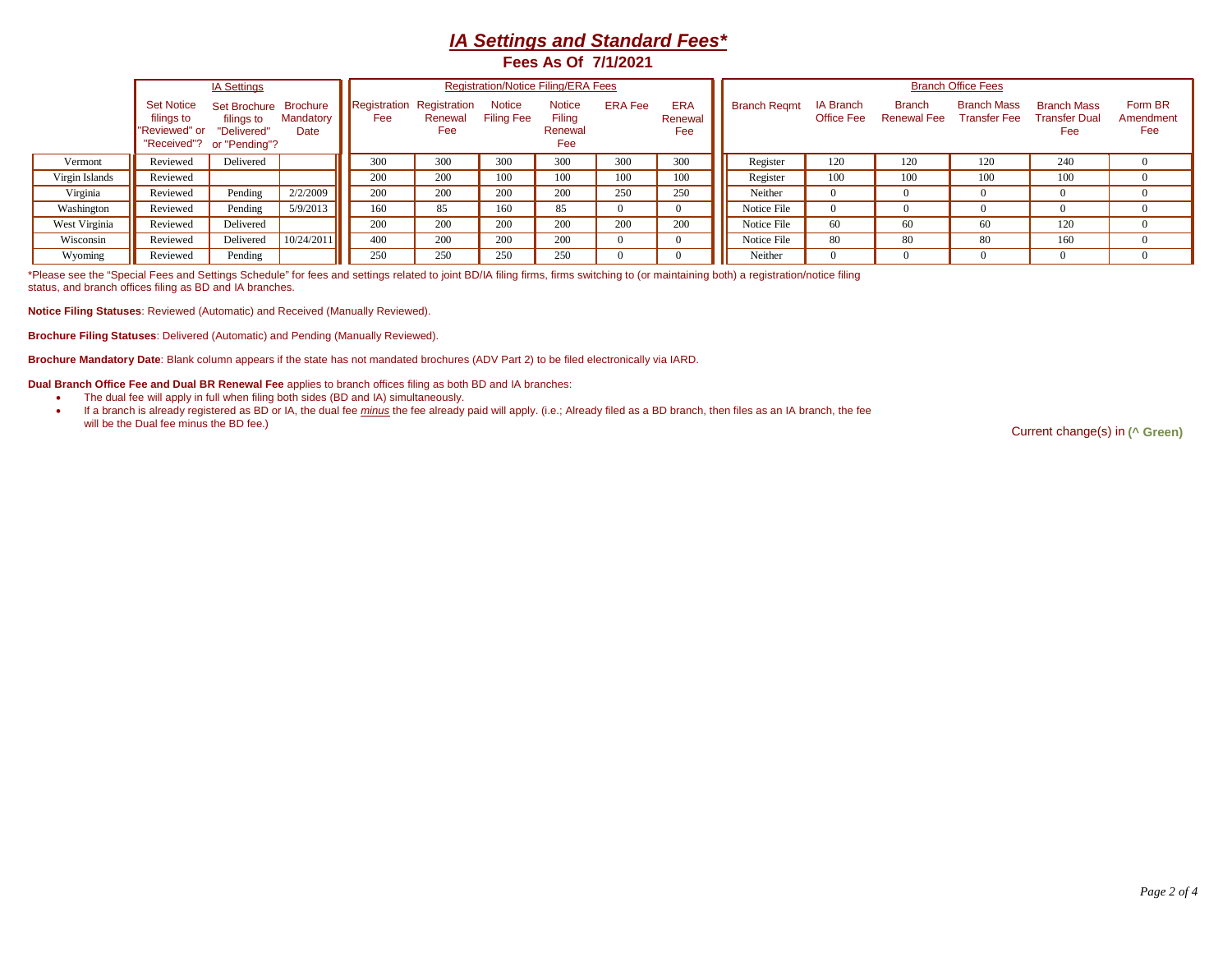## *IA Special Fees\** **Fees As Of 7/1/2021**

|                      | Joint IA/BD Fees                               |                |                |                                           |                   |                              |                                          |                                                       | <b>Switching/Dual Registration/Notice Filing Status</b> |                                                                |                                         | <b>ERA Switching/Dual Registration/Notice Filing Status</b> | <b>Special Branch Fees</b> |                                                 |                                                       |                                     |                                     |                                  |
|----------------------|------------------------------------------------|----------------|----------------|-------------------------------------------|-------------------|------------------------------|------------------------------------------|-------------------------------------------------------|---------------------------------------------------------|----------------------------------------------------------------|-----------------------------------------|-------------------------------------------------------------|----------------------------|-------------------------------------------------|-------------------------------------------------------|-------------------------------------|-------------------------------------|----------------------------------|
|                      | <b>Registration Registration Notice</b><br>Fee | Renewal<br>Fee | Filing<br>Fee  | <b>Notice</b><br>Filing<br>Renewal<br>Fee | <b>ERA</b><br>Fee | <b>ERA</b><br>Renewal<br>Fee | Reg Fee if<br>firm is<br>Notice<br>Filed | Notice<br><b>Filing Fee</b><br>if firm is<br>reg'd IA | <b>Reg Renewal</b><br>Fee if firm is<br>Notice filed    | <b>Notice Filing</b><br><b>Renewal Fee if</b><br>firm is reg'd | Reg Fee if<br><b>ERA</b> is<br>reg'd BD | Notice<br><b>Filing Fee</b><br>if ERA is<br>reg'd BD        | Reg Fee if<br><b>ERA</b>   | <b>Notice</b><br>Filing<br>Fee if<br><b>ERA</b> | Reg Fee if<br>ERA is<br>reg'd BD<br>(to SEC<br>State) | Reg Fee if<br>ERA (to<br>SEC State) | Dual<br><b>Branch</b><br>Office Fee | <b>Dual BR</b><br>Renewal<br>Fee |
| Alabama              | 250                                            | 250            | 250            | 250                                       | $\overline{0}$    | $\overline{0}$               | 250                                      | 250                                                   | 250                                                     | 250                                                            | 250                                     | 250                                                         | 250                        | 250                                             | 250                                                   | 250                                 | $\overline{0}$                      | $\overline{0}$                   |
| Alaska               | 250                                            | 250            | 250            | 250                                       | 250               | 250                          | 250                                      | 250                                                   | 250                                                     | 250                                                            | 250                                     | 250                                                         | 250                        | 250                                             | 250                                                   | 250                                 | 75                                  | 75                               |
| Arizona              | 250                                            | 250            | 250            | 250                                       | 125               | 125                          | 250                                      | 250                                                   | 250                                                     | 250                                                            | 250                                     | 250                                                         | 250                        | 250                                             | 250                                                   | 250                                 | $\overline{0}$                      | $\overline{0}$                   |
| Arkansas             | 300                                            | 300            | 300            | 300                                       | 300               | 300                          | $\mathbf{0}$                             | $\mathbf{0}$                                          | $\overline{0}$                                          | $\overline{0}$                                                 | $\overline{0}$                          | $\mathbf{0}$                                                | $\overline{0}$             | $\theta$                                        | 300                                                   | 300                                 | 100                                 | 100                              |
| California           | $\mathbf{0}$                                   | $\overline{0}$ | 125            | 125                                       | $\mathbf{0}$      | $\overline{0}$               | 125                                      | 125                                                   | 125                                                     | 125                                                            | $\overline{0}$                          | $\mathbf{0}$                                                | 125                        | 125                                             | $\overline{0}$                                        | 125                                 | $\overline{0}$                      | $\overline{0}$                   |
| Colorado             | 98                                             | 98             | 98             | 98                                        | $\overline{0}$    | $\overline{0}$               | $\mathbf{0}$                             | $\overline{0}$                                        | 98                                                      | 98                                                             | $\Omega$                                | $\mathbf{0}$                                                | $\overline{0}$             | $\mathbf{0}$                                    | $\overline{0}$                                        | $\overline{0}$                      | $\theta$                            | $\overline{0}$                   |
| Connecticut          | 340                                            | 215            | 275            | 175                                       | $\mathbf{0}$      | $\overline{0}$               | 340                                      | 275                                                   | 215                                                     | 175                                                            | 340                                     | 275                                                         | 340                        | 275                                             | 340                                                   | 340                                 | 250                                 | $\mathbf{0}$                     |
| Delaware             | 300                                            | 300            | 300            | 300                                       | 300               | 300                          | 300                                      | 300                                                   | 300                                                     | 300                                                            | 300                                     | 300                                                         | 300                        | 300                                             | 300                                                   | 300                                 | $\overline{0}$                      | $\overline{0}$                   |
| District of Columbia | 250                                            | 250            | 250            | 250                                       | $\overline{0}$    | 250                          | $\Omega$                                 | $\mathbf{0}$                                          | 250                                                     | 250                                                            | 250                                     | $\mathbf{0}$                                                | $\Omega$                   | $\Omega$                                        | $\Omega$                                              | $\overline{0}$                      | $\Omega$                            | $\overline{0}$                   |
| Florida              | 200                                            | 200            | 200            | 200                                       | $\mathbf{0}$      | $\Omega$                     | 200                                      | 200                                                   | 200                                                     | 200                                                            | 200                                     | 200                                                         | 200                        | 200                                             | 400                                                   | 400                                 | 200                                 | 200                              |
| Georgia              | 250                                            | 100            | 250            | 100                                       | $\mathbf{0}$      | $\overline{0}$               | 250                                      | 250                                                   | 100                                                     | 100                                                            | 250                                     | 250                                                         | 250                        | 250                                             | 250                                                   | 250                                 | $\Omega$                            | $\overline{0}$                   |
| Hawaii               | 100                                            | 100            | 100            | 100                                       | $\overline{0}$    | $\overline{0}$               | 100                                      | 100                                                   | 100                                                     | 100                                                            | 100                                     | 100                                                         | 100                        | 100                                             | 100                                                   | 100                                 | $\theta$                            | $\overline{0}$                   |
| Idaho                | 150                                            | 150            | 30             | 30                                        | $\overline{0}$    | $\overline{0}$               | $\Omega$                                 | $\overline{0}$                                        | 150                                                     | 30                                                             | 150                                     | 30                                                          | 150                        | 30                                              | 180                                                   | 180                                 | $\Omega$                            | $\overline{0}$                   |
| Illinois             | 400                                            | 400            | 400            | 400                                       | $\overline{0}$    | $\overline{0}$               | $\theta$                                 | $\overline{0}$                                        | 400                                                     | 400                                                            | $\Omega$                                | $\overline{0}$                                              | $\Omega$                   | $\Omega$                                        | $\Omega$                                              | $\overline{0}$                      | 20                                  | 20                               |
| Indiana              | 100                                            | 50             | 50             | 50                                        | $\mathbf{0}$      | $\mathbf{0}$                 | 100                                      | 50                                                    | 50                                                      | 50                                                             | $\Omega$                                | $\mathbf{0}$                                                | $\overline{0}$             | $\mathbf{0}$                                    | $\mathbf{0}$                                          | $\mathbf{0}$                        | $\Omega$                            | $\overline{0}$                   |
| Iowa                 | 100                                            | 100            | 100            | 100                                       | $\mathbf{0}$      | $\overline{0}$               | $\theta$                                 | $\mathbf{0}$                                          | 100                                                     | 100                                                            | $\mathbf{0}$                            | $\mathbf{0}$                                                | $\overline{0}$             | $\overline{0}$                                  | $\overline{0}$                                        | $\overline{0}$                      | $\overline{0}$                      | $\overline{0}$                   |
| Kansas               | $^{\wedge}$ 0                                  | $^{\wedge}$ 0  | $^{\wedge}0$   | $^{\wedge}$ 0                             | $\overline{0}$    | $\overline{0}$               | $^{\wedge}$ 0                            | $^{\wedge}$ 0                                         | $^{\wedge}$ 0                                           | $^{\wedge}$ 0                                                  | $\overline{0}$                          | $\mathbf{0}$                                                | $\overline{0}$             | $\mathbf{0}$                                    | $\mathbf{0}$                                          | $\overline{0}$                      | $\overline{0}$                      | $\overline{0}$                   |
| Kentucky             | 100                                            | 100            | 100            | 100                                       | $\mathbf{0}$      | $\overline{0}$               | $\overline{0}$                           | $\mathbf{0}$                                          | 100                                                     | 100                                                            | $\overline{0}$                          | $\overline{0}$                                              | $\mathbf{0}$               | $\overline{0}$                                  | $\overline{0}$                                        | $\mathbf{0}$                        | $\overline{0}$                      | $\overline{0}$                   |
| Louisiana            | 150                                            | 150            | 150            | 150                                       | $\overline{0}$    | $\overline{0}$               | 150                                      | 150                                                   | 150                                                     | 150                                                            | $\overline{0}$                          | $\overline{0}$                                              | 150                        | 150                                             | $\overline{0}$                                        | $\overline{0}$                      | $\overline{0}$                      | $\overline{0}$                   |
| Maine                | 200                                            | 200            | 200            | 200                                       | $\mathbf{0}$      | $\overline{0}$               | 200                                      | 200                                                   | 200                                                     | 200                                                            | 200                                     | 200                                                         | 200                        | 200                                             | 200                                                   | 200                                 | 50                                  | 30                               |
| Maryland             | 300                                            | 300            | 300            | 300                                       | 300               | 300                          | $\mathbf{0}$                             | $\mathbf{0}$                                          | 300                                                     | 300                                                            | $\overline{0}$                          | $\mathbf{0}$                                                | $\overline{0}$             | $\theta$                                        | 300                                                   | 300                                 | $\overline{0}$                      | $\mathbf{0}$                     |
| Massachusetts        | 300                                            | 300            | 300            | 300                                       | 300               | 300                          | $\overline{0}$                           | $\mathbf{0}$                                          | 300                                                     | 300                                                            | $\overline{0}$                          | $\overline{0}$                                              | $\mathbf{0}$               | $\overline{0}$                                  | 300                                                   | 300                                 | $\overline{0}$                      | $\mathbf{0}$                     |
|                      | 200                                            | 200            | 200            |                                           | 200               | 200                          |                                          | 200                                                   | 200                                                     | 200                                                            | 200                                     | 200                                                         | 200                        | 200                                             | 200                                                   | 200                                 | $\Omega$                            | $\mathbf{0}$                     |
| Michigan             |                                                |                |                | 200                                       |                   |                              | $\overline{0}$<br>$\Omega$               |                                                       |                                                         |                                                                | $\Omega$                                |                                                             | $\Omega$                   | $\Omega$                                        | $\theta$                                              |                                     | $\Omega$                            |                                  |
| Minnesota            | 100                                            | 100            | 100            | 100                                       | $\mathbf{0}$      | $\mathbf{0}$                 |                                          | $\mathbf{0}$                                          | 100                                                     | 100                                                            |                                         | $\overline{0}$                                              |                            |                                                 |                                                       | $\mathbf{0}$                        |                                     | $\mathbf{0}$                     |
| Mississippi          | 200                                            | 200            | 200            | 200                                       | $\mathbf{0}$      | $\overline{0}$               | 200<br>200                               | 200<br>200                                            | 200                                                     | 200                                                            | 200                                     | 200                                                         | 200                        | 200                                             | 200                                                   | 200                                 | $\Omega$                            | $\mathbf{0}$                     |
| Missouri             | $\overline{0}$                                 | $\overline{0}$ | $\overline{0}$ | $\overline{0}$                            | $\overline{0}$    | $\overline{0}$               |                                          |                                                       | 100                                                     | 100                                                            | $\overline{0}$                          | $\overline{0}$                                              | 200                        | 200                                             | $\mathbf{0}$                                          | $\overline{0}$                      | $\overline{0}$                      | $\overline{0}$                   |
| Montana              | 400                                            | 400            | 400            | 400                                       | $\mathbf{0}$      | $\overline{0}$               | 400                                      | 400                                                   | 400                                                     | 400                                                            | $\Omega$                                | $\mathbf{0}$                                                | $\overline{0}$             | $\overline{0}$                                  | $\mathbf{0}$                                          | $\overline{0}$                      | $\overline{0}$                      | $\mathbf{0}$                     |
| Nebraska             | 200                                            | 200            | 200            | 200                                       | $\mathbf{0}$      | $\mathbf{0}$                 | 200                                      | 200                                                   | 200                                                     | 200                                                            | 200                                     | 200                                                         | 200                        | 200                                             | 200                                                   | 200                                 | $\mathbf{0}$                        | $\overline{0}$                   |
| Nevada               | 300                                            | 300            | 300            | 300                                       | $\mathbf{0}$      | $\overline{0}$               | 300                                      | 300                                                   | 300                                                     | 300                                                            | 300                                     | 300                                                         | 300                        | 300                                             | 300                                                   | 300                                 | $\overline{0}$                      | $\overline{0}$                   |
| New Hampshire        | 250                                            | 200            | 250            | 200                                       | $\mathbf{0}$      | $\overline{0}$               | $\overline{0}$                           | $\mathbf{0}$                                          | 200                                                     | 200                                                            | 250                                     | 250                                                         | 250                        | 250                                             | $\overline{0}$                                        | $\overline{0}$                      | $\overline{0}$                      | $\mathbf{0}$                     |
| New Jersey           | $\overline{0}$                                 | $\overline{0}$ | $\overline{0}$ | $\overline{0}$                            | $\mathbf{0}$      | $\overline{0}$               | $\mathbf{0}$                             | $\mathbf{0}$                                          | $\overline{0}$                                          | $\overline{0}$                                                 | $\overline{0}$                          | $\overline{0}$                                              | $\overline{0}$             | $\overline{0}$                                  | $\overline{0}$                                        | $\overline{0}$                      | $\overline{0}$                      | $\overline{0}$                   |
| New Mexico           | 300                                            | 300            | 300            | 300                                       | 300               | 300                          | $\overline{0}$                           | $\boldsymbol{0}$                                      | 300                                                     | 300                                                            | 300                                     | 300                                                         | 300                        | 300                                             | 300                                                   | 300                                 | $\overline{0}$                      | $\overline{0}$                   |
| New York             | 200                                            | 200            | 200            | 200                                       | $\mathbf{0}$      | $\overline{0}$               | 200                                      | 200                                                   | 200                                                     | 200                                                            | 200                                     | 200                                                         | 200                        | 200                                             | 200                                                   | 200                                 | $\mathbf{0}$                        | $\overline{0}$                   |
| North Carolina       | 300                                            | 300            | 300            | 300                                       | $\mathbf{0}$      | $\overline{0}$               | 300                                      | 300                                                   | 300                                                     | 300                                                            | $\overline{0}$                          | $\overline{0}$                                              | $\overline{0}$             | $\mathbf{0}$                                    | $\overline{0}$                                        | $\overline{0}$                      | $\overline{0}$                      | $\overline{0}$                   |
| North Dakota         | 100                                            | 100            | 100            | 100                                       | 100               | 100                          | 100                                      | 100                                                   | 100                                                     | 100                                                            | 100                                     | 100                                                         | 100                        | 100                                             | 100                                                   | 100                                 | $\overline{0}$                      | $\overline{0}$                   |
| Ohio                 | 100                                            | 100            | 100            | 100                                       | $\overline{0}$    | $\overline{0}$               | 100                                      | 100                                                   | 100                                                     | 100                                                            | $\Omega$                                | $\overline{0}$                                              | $\overline{0}$             | $\overline{0}$                                  | $\overline{0}$                                        | $\overline{0}$                      | $\overline{0}$                      | $\overline{0}$                   |
| Oklahoma             | 300                                            | 300            | 300            | 300                                       | 300               | 300                          | 300                                      | 300                                                   | 300                                                     | $\overline{300}$                                               | 300                                     | $\overline{300}$                                            | 300                        | 300                                             | 300                                                   | 300                                 | $\theta$                            | $\overline{0}$                   |
| Oregon               | 200                                            | 200            | 200            | 200                                       | $\mathbf{0}$      | $\overline{0}$               | $\mathbf{0}$                             | $\mathbf{0}$                                          | 200                                                     | 200                                                            | 200                                     | 200                                                         | 200                        | 200                                             | 200                                                   | 200                                 | $\Omega$                            | $\overline{0}$                   |
| Pennsylvania         | 400                                            | 400            | $\overline{0}$ | $\overline{0}$                            | $\mathbf{0}$      | $\overline{0}$               | 400                                      | $\mathbf{0}$                                          | 400                                                     | 350                                                            | 400                                     | $\mathbf{0}$                                                | 400                        | 350                                             | 400                                                   | 400                                 | $\theta$                            | $\overline{0}$                   |
| Puerto Rico          | 500                                            | 500            | 500            | 500                                       | $\overline{0}$    | $\overline{0}$               | 500                                      | 500                                                   | 500                                                     | 500                                                            | 500                                     | 500                                                         | 500                        | 500                                             | 500                                                   | 500                                 | $\Omega$                            | $\overline{0}$                   |
| Rhode Island         | 300                                            | 300            | 300            | 300                                       | 300               | 300                          | $\Omega$                                 | $\overline{0}$                                        | 300                                                     | 300                                                            | 300                                     | 300                                                         | 300                        | 300                                             | $\mathbf{0}$                                          | $\overline{0}$                      | $\Omega$                            | $\overline{0}$                   |
| South Carolina       | 210                                            | 210            | 210            | 210                                       | 210               | 210                          | 210                                      | 210                                                   | 210                                                     | 210                                                            | 210                                     | 210                                                         | 210                        | 210                                             | 210                                                   | 210                                 | $\Omega$                            | $\theta$                         |
| South Dakota         | 100                                            | 100            | 200            | 200                                       | $\mathbf{0}$      | $\mathbf{0}$                 | 100                                      | 200                                                   | 300                                                     | 300                                                            | 100                                     | 200                                                         | 100                        | 200                                             | 300                                                   | 300                                 | $\theta$                            | $\overline{0}$                   |
| Tennessee            | 200                                            | 200            | 100            | 100                                       | $\mathbf{0}$      | $\overline{0}$               | 200                                      | $\overline{0}$                                        | 200                                                     | 100                                                            | 200                                     | 100                                                         | 200                        | 100                                             | 200                                                   | 200                                 | $\overline{0}$                      | $\overline{0}$                   |